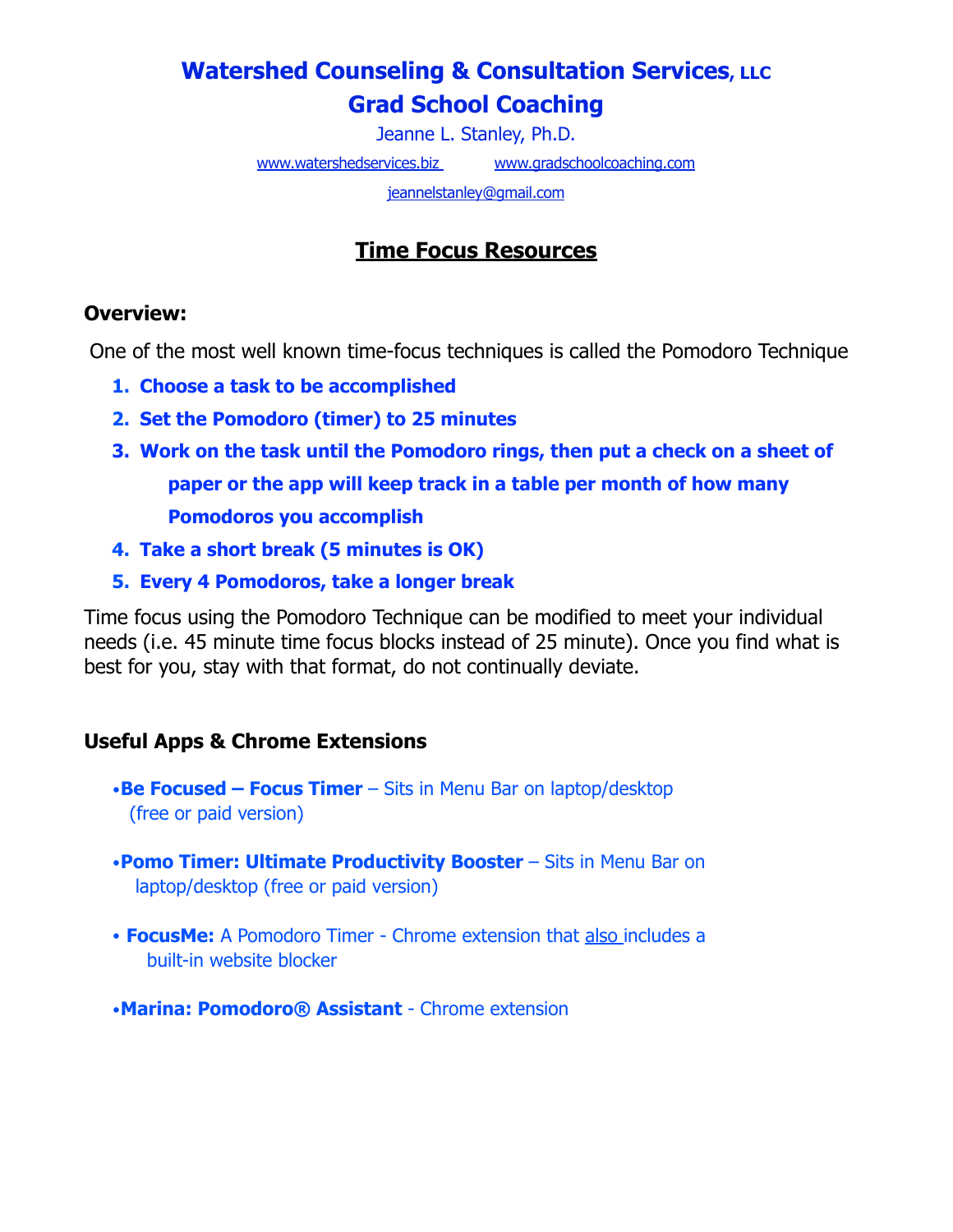## **Article = Productivity 101: An Introduction to The Pomodoro Technique**

Modified from source: [https://lifehacker.com/productivity-101-a-primer-to-the-pomodoro](https://lifehacker.com/productivity-101-a-primer-to-the-pomodoro-technique-1598992730)[technique-1598992730](https://lifehacker.com/productivity-101-a-primer-to-the-pomodoro-technique-1598992730)

Completely a long list of tasks is difficulty, especially if you are a graduate student student with unstructured time, self-employed or need to do things for yourself that you usually put off, like paying bills. There always seems to be something else to do: a drawer that could be organized, a phone call to your sister or checking flight prices on a trip you have no intention of taking.

Enter: the Pomodoro Technique. This popular time-management method can help you power through distractions, hyper-focus and get things done in short bursts, while taking frequent breaks to come up for air and relax. Best of all, it's easy. If you have a busy job where you're expected to produce, it's a great way to get through your tasks. Let's break it down and see how you can apply it to your work.

We've [definitely discussed the Pomodoro Technique before](https://lifehacker.com/tag/pomodoro). We gave [a brief description of it](http://lifehacker.com/the-pomodoro-technique-fights-deadline-anxiety-with-a-t-30951587) a few years back, and [highlighted its distraction-fighting, brain training benefits](http://lifehacker.com/the-pomodoro-technique-trains-your-brain-away-from-dist-30903715) around the same time. You even voted it [your favorite productivity method.](http://lifehacker.com/five-best-productivity-methods-5890129) However, we've never done a deep dive into how it works and how to get started with it. So, let's do that now.

### **What is the Pomodoro Technique?**

[The Pomodoro Technique](http://pomodorotechnique.com/%22%20%5Ct%20%22_blank) was invented in the early 1990s by developer, entrepreneur, and author [Francesco Cirillo.](http://francescocirillo.com/%22%20%5Ct%20%22_blank) Cirillo named the system "Pomodoro" after the tomato-shaped timer he used to track his work as a university student. The methodology is simple: When faced with any large task or series of tasks, break the work down into short, timed intervals (called "Pomodoros") that are spaced out by short breaks. This trains your brain to focus for short periods and helps you stay on top of deadlines or constantly refilling inboxes. With time it can even help [improve your attention span and concentration](http://lifehacker.com/how-can-i-improve-my-short-attention-span-949006493).

Pomodoro is a cyclical system. Working in short sprints makes sure you're consistently productive. You also get to [take regular breaks](https://lifehacker.com/remind-yourself-to-take-breaks-at-work-with-this-chrome-1831390349) that bolster your motivation and keep you creative.

### **How the Pomodoro Technique works**

The Pomodoro Technique is probably one of the simplest productivity methods to implement. All you'll need is a timer. Beyond that, there are no special apps, books, or tools required (though plenty of them out there if you'd like to go that route—more on that later). Cirillo's book, [The Pomodoro Technique](http://www.amazon.com/The-Pomodoro-Technique-Francesco-Cirillo/dp/3981567900/?ascsubtag=d2c6a755201924176024672131785348b0331c55&tag=lifehackeramzn-20%22%20%5Ct%20%22_blank), is a helpful read, but Cirillo himself doesn't hide the core of the method behind a purchase. Here's how to get started with Pomodoro, in five steps:

- 1. Choose a task to be accomplished.
- 2. Set the Pomodoro to 25 minutes (the Pomodoro is the timer)
- 3. Work on the task until the Pomodoro rings, then put a check on your sheet of paper (some apps/Chrome extensions track this for you)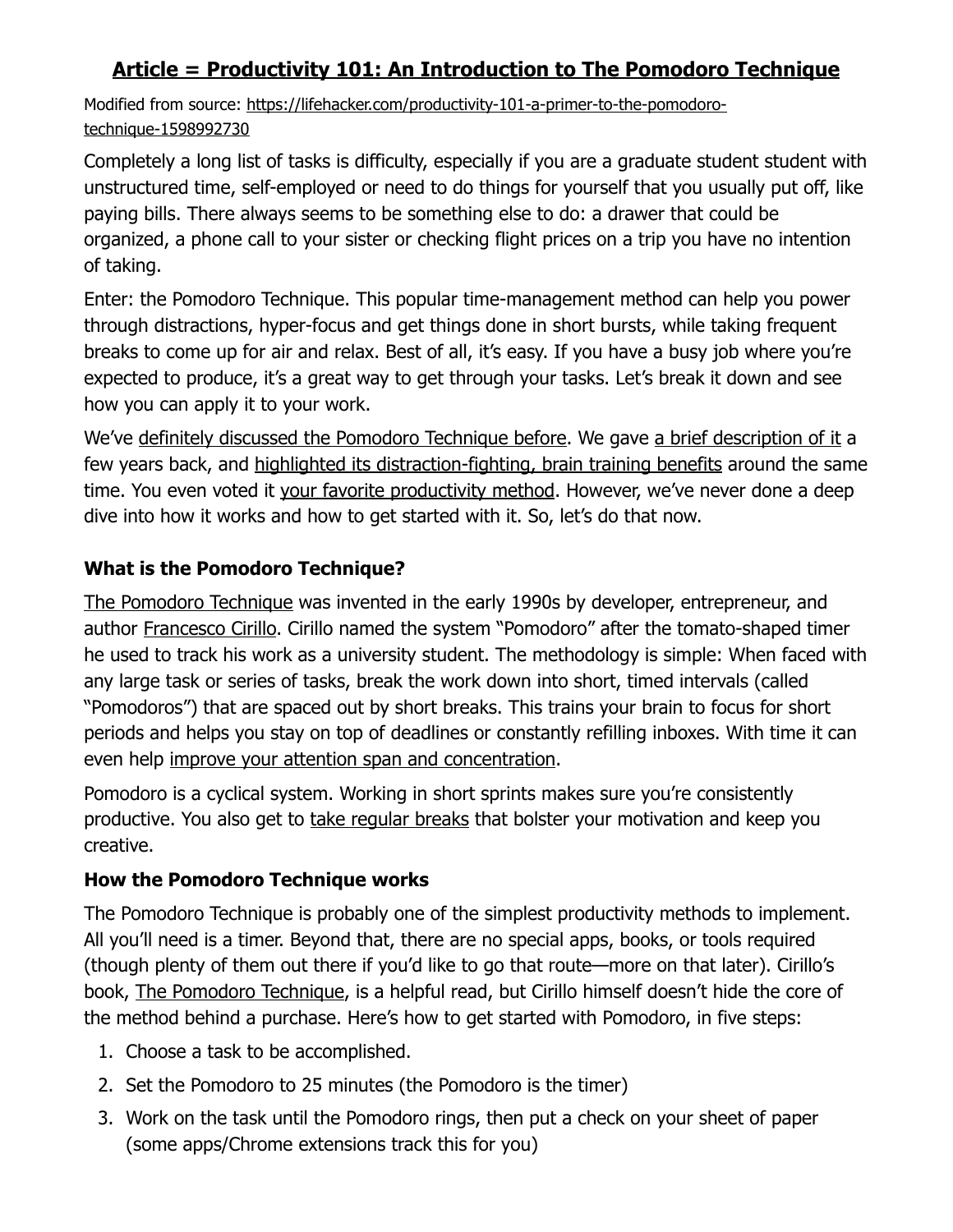- 4. Take a short break (5 minutes is OK)
- 5. Every 4 Pomodoros, take a longer break

That "longer break" is usually on the order of 15-30 minutes, whatever it takes to make you feel recharged and ready to start another 25-minute work session. Repeat that process a few times over the course of a workday, and you actually get a lot accomplished—and take plenty of breaks to grab a cup of coffee or refill your water bottle in the process.

It's important to note that a Pomodoro is an indivisible unit of work—that means if you're distracted part-way by a coworker, meeting, or emergency, you either have to end the Pomodoro there (saving your work and starting a new one later), or you have to postpone the distraction until the Pomodoro is complete. If you can do the latter, Cirillo suggests the "Inform, Negotiate and Call back" strategy:

- **•** Inform the other (distracting) party that you're working on something right now
- **•** Negotiate a time when you can get back to them about the distracting issue in a timely manner
- **•** Call back the other party when your Pomodoro is complete and you're ready to tackle their issue

Of course, not every distraction is that simple, and some things demand immediate attention but not every distraction does. Sometimes it's perfectly fine to tell your coworker "I'm in the middle of something right now, but can I get back to you in....ten minutes?" Doing so doesn't just keep you in the groove, it also gives you control over your workday.

### **How to get started with the Pomodoro Technique**

Since a timer is the only essential Pomodoro tool, you can get started with any phone with a timer app, a countdown clock, or even a plain old egg timer. Cirillo himself prefers a manual timer, and says winding one up "confirms your determination to work." Even so, we've highlighted a number of Pomodoro apps that offer more features than a simple timer offers. Here are a few to consider:

- [Marinara Timer](http://www.marinaratimer.com/%22%20%5Ct%20%22_blank) (Web) is a [webapp we've highlighted before](http://lifehacker.com/marinara-timer-is-a-flexible-web-based-pomodoro-timer-1191288959) that you can keep open in a pinned tab. You can select your timer alerts so you know when to take a break, or reconfigure the work times and break times to suit you. It's remarkably flexible, and you don't have to install anything.
- [Tomighty](http://www.tomighty.org/%22%20%5Ct%20%22_blank) (Win/Mac/Linux) is a cross-platform [desktop Pomodoro timer](http://lifehacker.com/tomighty-is-a-simple-elegant-pomodoro-timer-for-boosti-5818856) that you can fire and forget, following the traditional Pomodoro rules, or use to customize your own work and break periods.
- [Eggcellent](https://apps.apple.com/us/app/eggscellent/id522294492?mt=12%22%20%5Ct%20%22_blank) (Formerly Pomodorable (OS X) is a combination Pomodoro timer and to-do app. It offers [more visual cues when your tasks are complete](http://lifehacker.com/pomodorable-is-a-visual-pomodoro-timer-that-integrates-5935275) and what you have coming up next, and it integrates nicely with OS X's Reminders app. Plus, you can estimate how many pomodoros you'll need to complete a task, and then track your progress.
- [Focus Timer](https://itunes.apple.com/us/app/pomodoropro/id340156917?mt=8%22%20%5Ct%20%22_blank) (iOS) [used to be called PomodoroPro,](http://lifehacker.com/pomodoropro-for-iphone-keeps-you-on-task-and-productive-30794391) and is a pretty feature-rich timer for iPhone and iPad. You can customize work and break durations, review your work history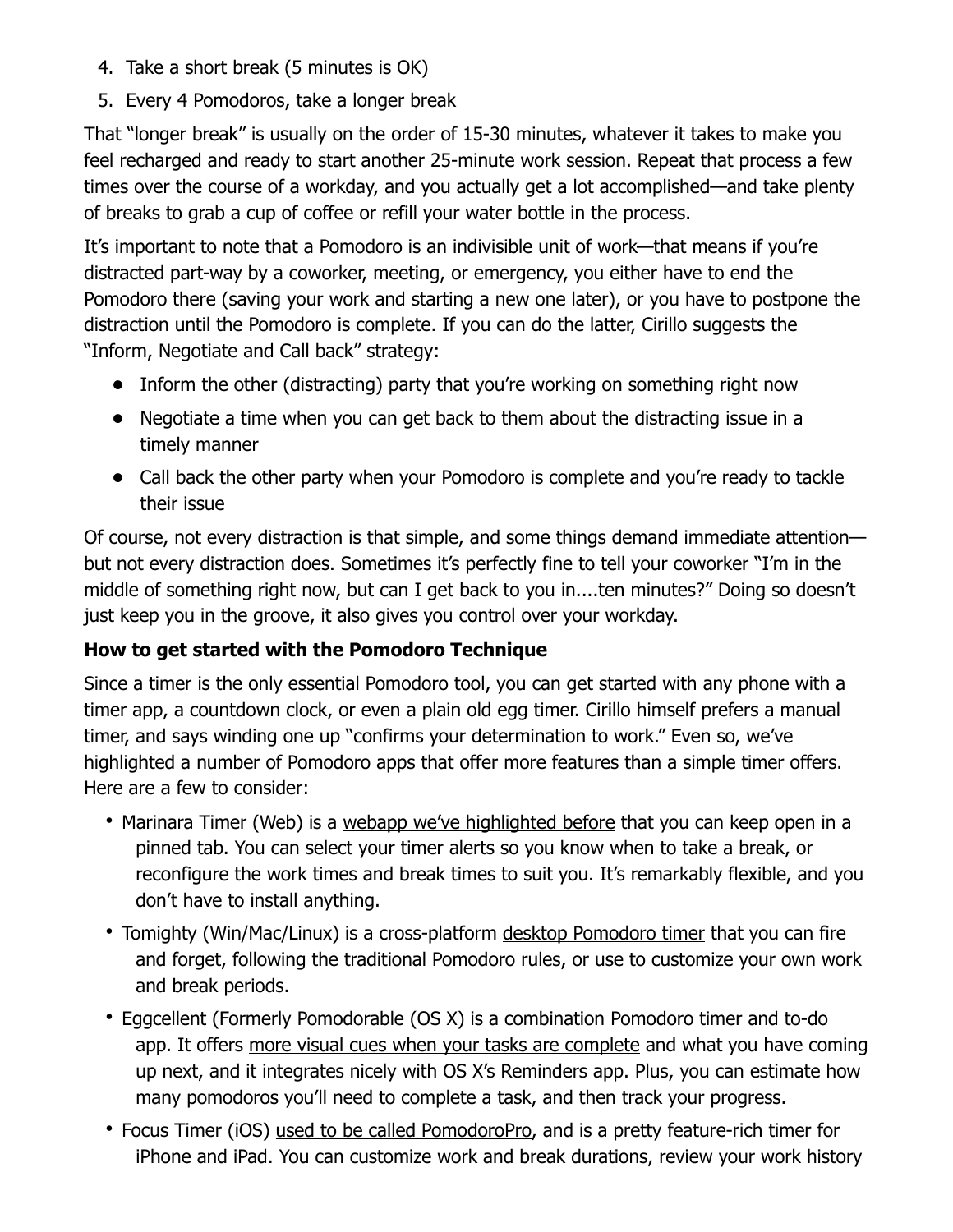to see how your focus is improving, easily see how much time is left in your work session, and the app even offers a star-based rating system to keep you motivated. You can even customize the sounds, and hear the clock ticking when you lock your phone so you stay on task.

These are just a few good tools to choose from. You can als[o use Google as a timer.](https://lifehacker.com/use-google-as-an-instant-pomodoro-timer-1834976844) Don't hesitate to experiment with others, but remember, the focus of the Pomodoro Technique is on the work, not the timer you use. If you would like an actual tomato timer like Cirillo uses, [this](http://www.amazon.com/HomeFlav-Adorables-Kitchen-Timer-Tomato/dp/B00FEC2IRM/?ascsubtag=bc39c3828f746286a1de0659d21e8be494ad07fd&tag=lifehackeramzn-20%22%20%5Ct%20%22_blank)  [one is available for \\$7 at Amazon.](http://www.amazon.com/HomeFlav-Adorables-Kitchen-Timer-Tomato/dp/B00FEC2IRM/?ascsubtag=bc39c3828f746286a1de0659d21e8be494ad07fd&tag=lifehackeramzn-20%22%20%5Ct%20%22_blank) Alternatively, you can buy [a tomato timer and a copy of the](https://francescocirillo.com/products/pomodoro-timer-software%22%20%5Ct%20%22_blank)  [book together](https://francescocirillo.com/products/pomodoro-timer-software%22%20%5Ct%20%22_blank) from him directly. If you want Kindle or ePub versions of the book, [grab them](https://francescocirillo.com/products/the-pomodoro-technique-book%22%20%5Ct%20%22_blank)  [directly](https://francescocirillo.com/products/the-pomodoro-technique-book%22%20%5Ct%20%22_blank) from Cirillo's store as well.

#### **Who the Pomodoro Technique works best for**

The Pomodoro Technique is often championed by developers, designers and other people who have to turn out regular packages of creative work. Essentially, people who have to actually produce something to be reviewed by others. That means everyone from authors writing their next book to software engineers working on the next big video game can all benefit from the timed work sessions and breaks that Pomodoro offers.

However, it's also useful for people who don't have such rigid goals or packages of work. Anyone else with an "inbox" or queue they have to work through can benefit as well. If you're a system's engineer with tickets to work, you can set a timer and start working through them until your timer goes off. Then it's time for a break, after which you come back and pick up where you left off or start a new batch of tickets. If you build things or work with your hands, the frequent breaks give you the opportunity to step back and review what you're doing, think about your next steps, and make sure you don't get exhausted. The system is remarkably adaptable to different kinds of work.

Finally, it's important to remember that Pomodoro is a productivity system—not a set of shackles. If you're making headway and the timer goes off, it's OK to pause the timer, finish what you're doing and then take a break. The goal is to help you get into the zone and focus but it's also to remind you to come up for air. Regular breaks are important for your [productivity.](http://lifehacker.com/take-more-breaks-get-more-done-5919897) Also, keep in mind that Pomodoro is just one method, and it may or may not work for you. It's flexible, but don't try to shoehorn your work into it if it doesn't fit. [Productivity isn't everything](http://lifehacker.com/productivity-isnt-everything-1551566060) —it's a means to an end, and a way to spend less time on what you have to do so you can put time to the things you want to do. If this method helps, go for it. If not, don't force it.

#### **Integrating Pomodoro with other productivity methods**

Since the Pomodoro Technique focuses squarely on how you do your work and not on how you organize your work, it's just begging [to be remixed with other methods and systems](http://lifehacker.com/build-your-own-productivity-style-by-remixing-the-best-5828033) .

For example, if you're a fan of [GTD \(aka, Getting Things Done\),](http://lifehacker.com/productivity-101-a-primer-to-the-getting-things-done-1551880955) you can easily use GTD to organize and prioritize—and then use Pomodoro to actually get your work done. It also works well with methods like [Kaizen,](https://www.mindtools.com/pages/article/newSTR_97.htm%22%20%5Ct%20%22_blank) which emphasizes continual improvement over time, or [Scrum](https://www.tutorialspoint.com/scrum/scrum_framework.htm%22%20%5Ct%20%22_blank),